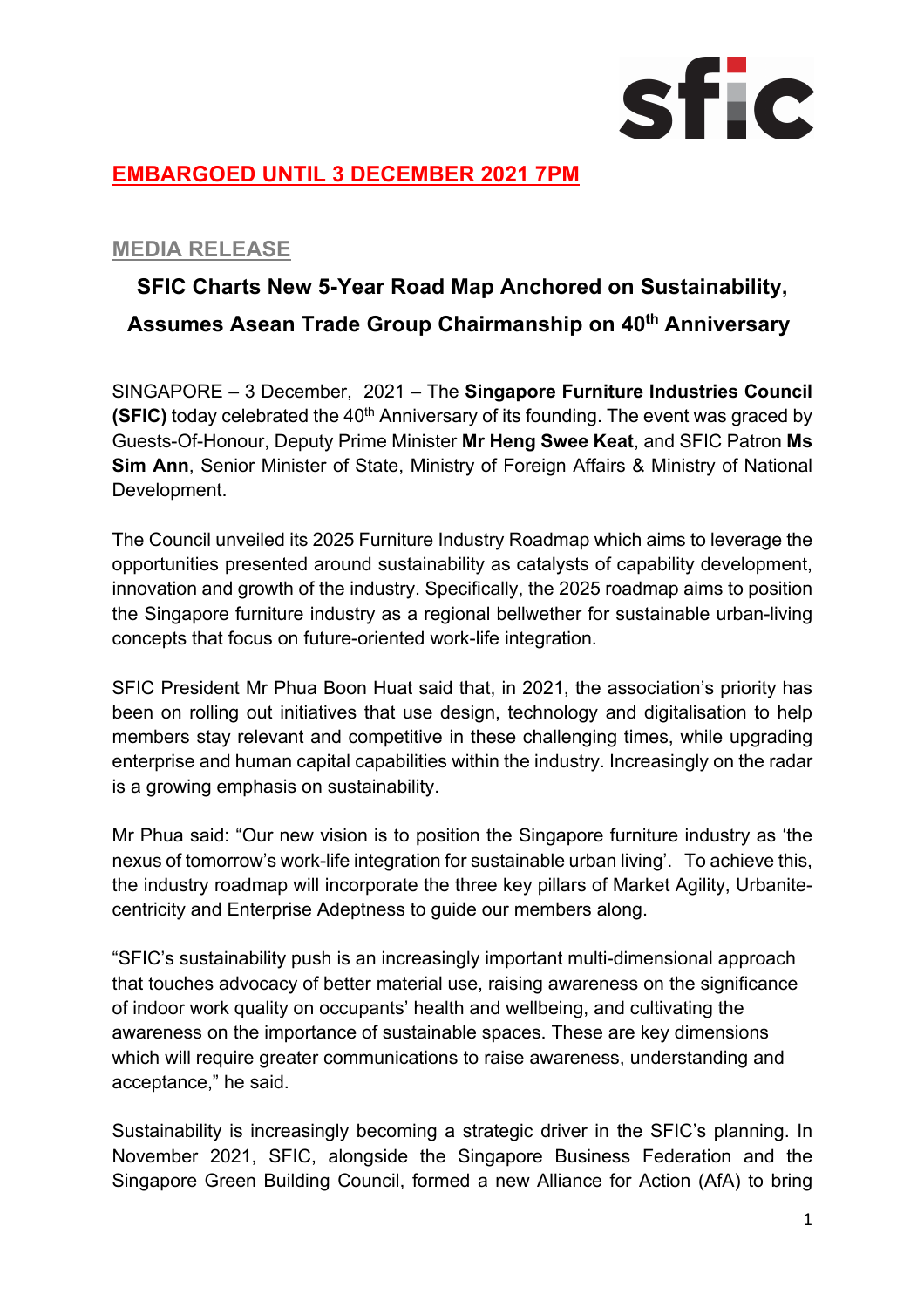

together stakeholders across different sectors to create and enhance sustainable spaces.

#### **Taking AFIC Further Under Two Year Chairmanship**

SFIC has just also assumed the Chairmanship of the ASEAN Furniture Industries Council (AFIC) with the aim of further strengthening intra-ASEAN trade and its competitive advantage in the global market. The eight-member organisation also aims to adopt more green practices on its journey in pursuing sustainable business development.

Outgoing AFIC Chairman Mr Emmanuel Padiernos from the Philippines has just formally handed over his duties to Mr Ernie Koh, who is appointed by the SFIC as Chairman of AFIC for the next two-year term. Mr Koh is the Presidential Advisor of SFIC and Executive Director of Koda Ltd, a respected and familiar figure who has served on the boards of various trade bodies.

Sustainability will be key on the journey ahead. The new AFIC leadership aims to achieve sustainability targets by adopting green business practices and grooming more regional green champions.

Mr Koh said: "It is timely that the SFIC is assuming the Chairmanship of the AFIC. Under SFIC's 2025 industry raodmap, the Singapore furniture industry will be intensely focussing on sustainability as an important business tenet and we expect to share our experiences with our regional counterparts and groom more regional green champions."

According to the *Furniture Global Market Report 2021: COVID-19 Impact and Recovery to 2030,* the global industry is expected to grow at a compound annual rate of 6% over five years to reach US\$850 billion in 2025. SFIC members aim to tap into this global opportunity and chart the next phase of a more resilient and sustainable growth.

###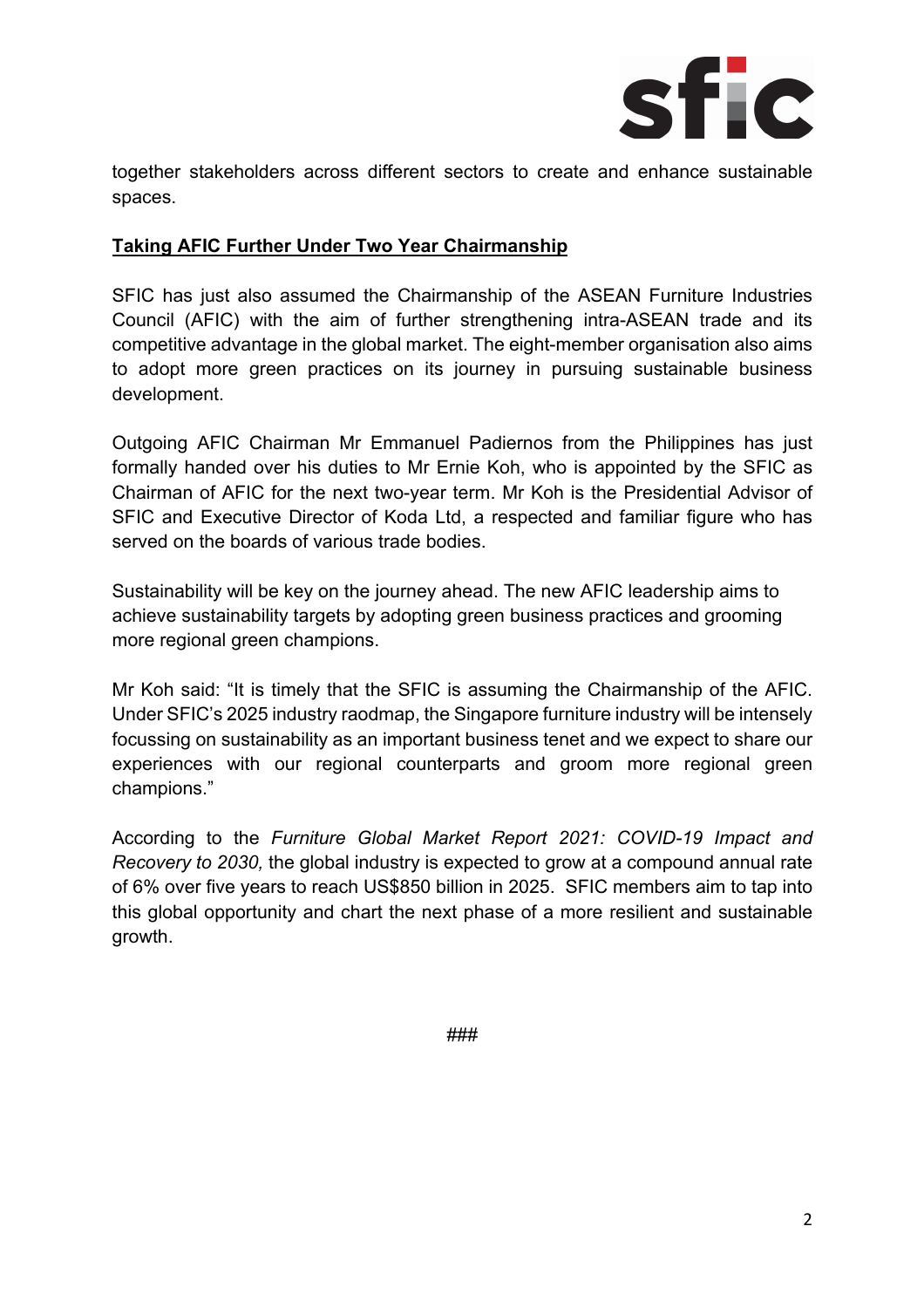

#### ABOUT SFIC's 2025 Furniture Industry Roadmap

#### **"Be the nexus of tomorrow's work-life integration for sustainable urban living".**

The new 2025 roadmap aims to position the Singapore furniture industry as the key driver for work-life integration for a more sustainable urban living environment for the future.

First, the agility of the industry and its members remains its core thrust. Together with Enterprise Singapore and related stakeholders, SFIC will step up efforts to help members harness sustainability as a competitive advantage to capture new pockets of business opportunities quickly.

For emerging opportunities in new markets, industry members will be encouraged to move with greater speed. They should also deepen their presence in markets that have already been tapped.

Second, taking the urbanite-centricity theme further, the focus should be on developing solutions that meet the expectations of a post-Covid-19 work-life environment. To be able to do this better, industry players will need to better understand the new customer psyche and design sustainable urban living solutions for the future of living and work.

Another consideration involves the development of sustainability-driven furniture and furnishings amid consumers' increased concern with regards to health and safety matters.

Further. Singapore furniture players have a particular advantage, given the republic's high urbanisation rate of 100%. Singapore is thus a good test bed to model sustainable lifestyles for urban dwellers. Singapore furniture businesses can do their part by integrating circular systems underpinned by Singapore's robust logistics and waste infrastructure, and by embracing innovative technologies to develop new materials and products.

Third, the upcoming roadmap aims to foster greater enterprise adeptness, i.e. cultivating stronger business mindset and skilfulness to enable members to gain a foothold in their respective arenas. Beyond the traditional supply chain, members can scale up by collaborating with non-conventional partners like those in the healthcare industry, urban planners, designers and green solutions providers.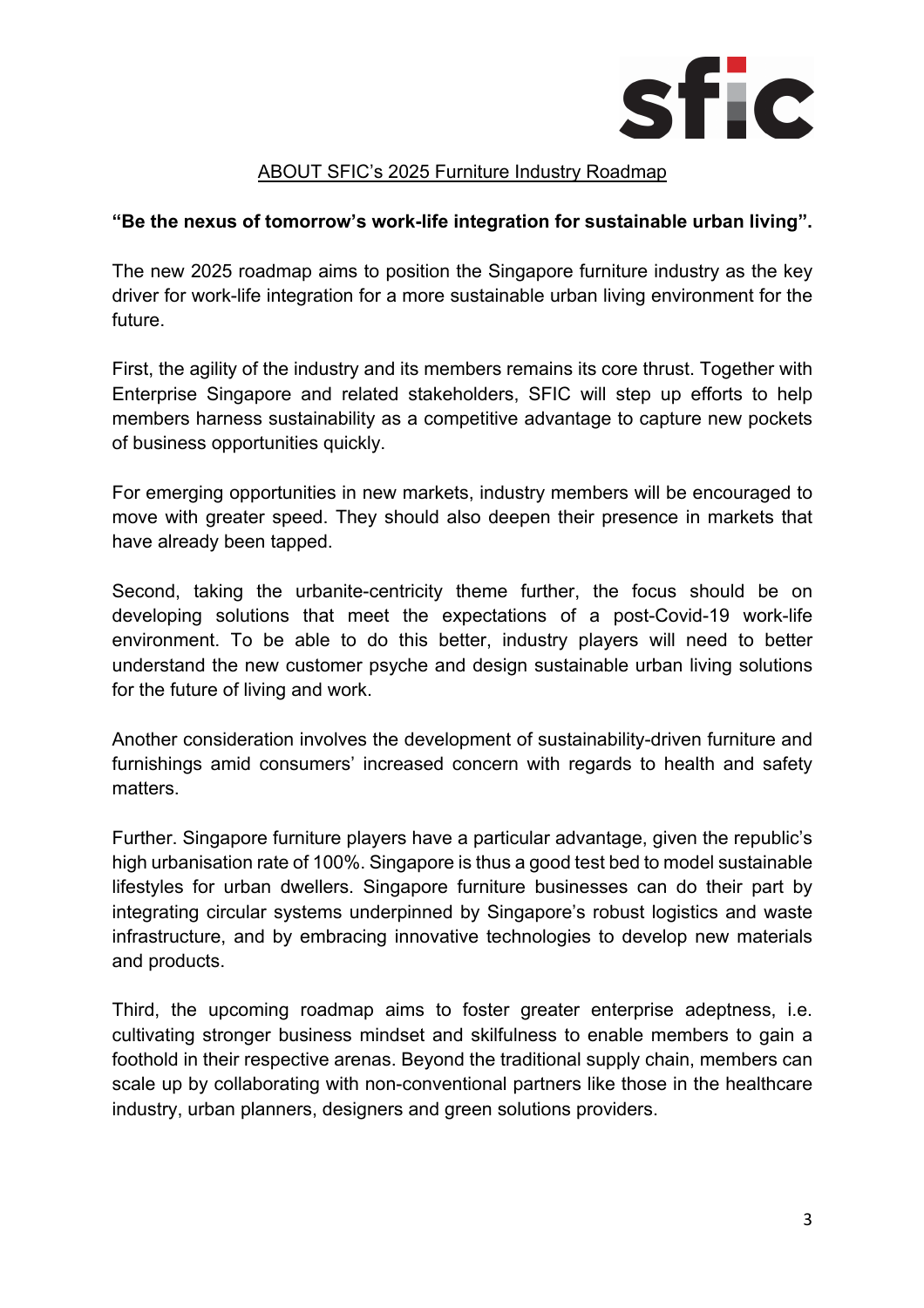

#### **About Singapore Furniture Industries Council (SFIC)**

Singapore Furniture Industries Council was established in 1981 as the official representative body of Singapore's furniture and furnishings industry. Its membership comprises furniture manufacturers, interior fit-out specialists, retailers, designers, as well as materials/components/services providers.

Currently, the council represents 95% of established furniture manufacturers in Singapore, of whom 65% have subsidiary manufacturing plants in various countries across the region, including China, Indonesia, Malaysia, Myanmar, Thailand, and Vietnam.

As an aggregator and multiplier in the furniture eco-system, the SFIC plays an active role to grow and transform companies and the industry. For 40 years, SFIC has helped its members to adapt to changes in the business environment by introducing trade, talent, design development and business innovation activities, upgrading business capabilities and a focus on sustainability. Collectively, these programmes aim at supporting the SFIC's vision for the Singapore's furniture industry – "Be the nexus of tomorrow's work-life integration for sustainable urban living ".

Visit www.singaporefurniture.com for more information.

#### **About AFIC**

The ASEAN Furniture Industries Council (AFIC) was established in 1987 as a regional trade organisation to promote the interests of the ASEAN furniture industries of each ASEAN country and are certified by their respective ASEAN Chamber of Commerce and Industries or its equivalent.

Current constituent members include:

- Indonesia Furniture Industry & Handicraft Association ASMINDO (Indonesia)
- Lao Furniture Association (Laos)
- Malaysian Furniture Council (MFC) : Malaysia
- Myanmar Forest Products & Timber Merchants Association : Myanmar
- Chamber of Furniture Industries of the Philippines (CFIP) : The Philippines
- Singapore Furniture Industries Council (SFIC) : Singapore
- Thai Furniture Industry Club (TFIC) Federation of Thai Industries : Thailand
- Handicraft and Wood Industry Association of Ho Chi Minh City (HAWA) : Vietnam

www.aseanfurniture.org/

#### **About Alliance for Action (AfA) on Sustainable Spaces**

https://www.sgbc.sg/news/latest-news/932-sbf-sfic-and-sgbc-establish-new-alliance-foraction-on-sustainable-spaces-to-drive-sustainability-through-industry-collaboration